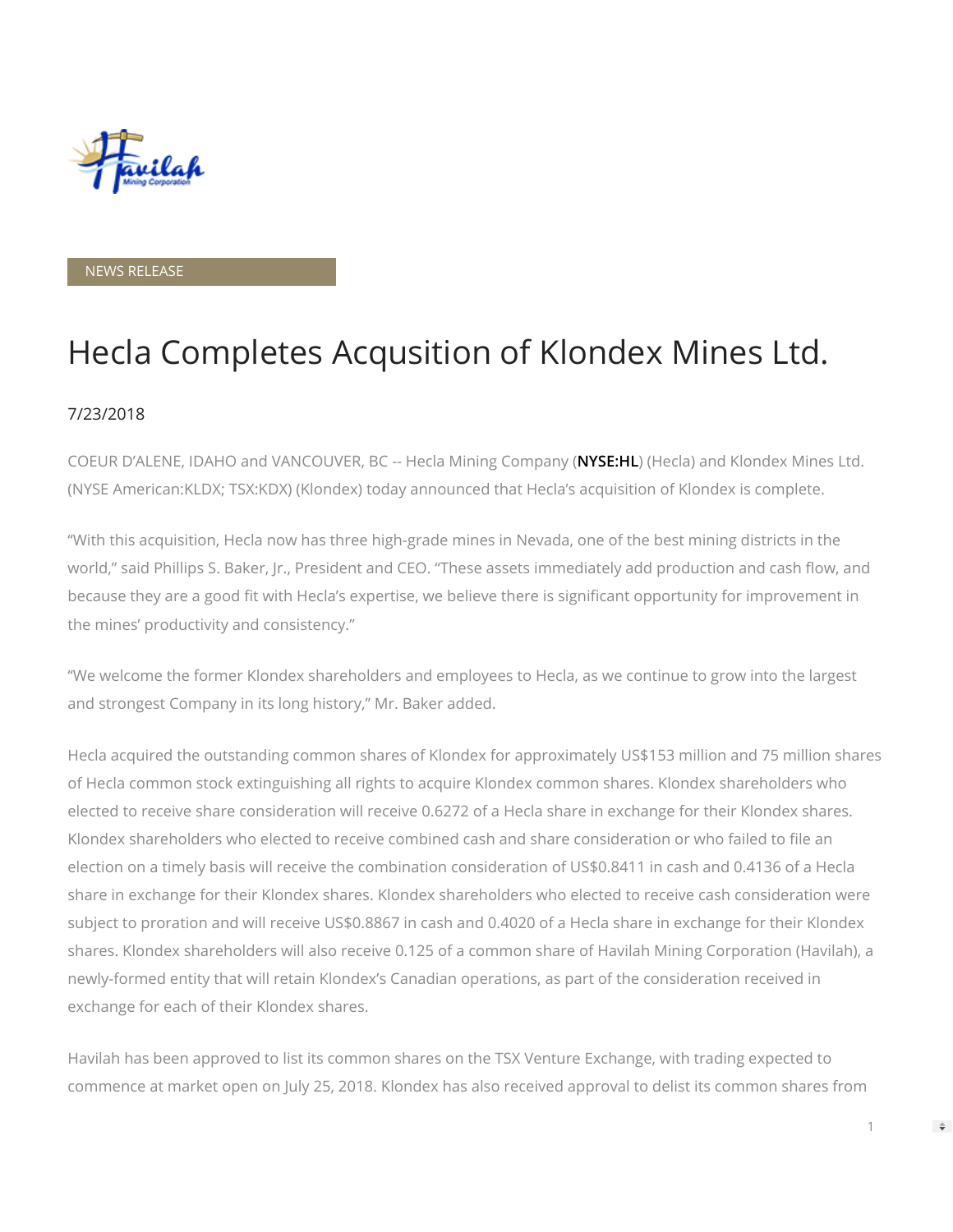the Toronto Stock Exchange, expected to occur at the opening of trading on or about July 25, 2018. Klondex shares are expected to be delisted from the NYSE American Stock Exchange prior to the opening of trading on July 23, 2018.

As part of the transaction, Hecla subscribed for 3,539,332 common shares of Havilah, on a private placement basis at a price of C\$2.61 per share for a gross purchase price of C\$9,242,800 (being the Canadian dollar equivalent of US\$7 million). The shares of Havilah acquired by Hecla represent 13.46% of the outstanding common shares of Havilah, after giving effect to the subscription. The common shares were acquired for investment purposes by Hecla. Hecla does not have any present intention to acquire ownership of, or control over, additional securities of Havilah. It is the intention of Hecla to evaluate its investment in Havilah on a continuing basis and such holdings may be increased or decreased in the future. For the purposes of Canadian National Instrument 62-103, the address of Hecla is 6500 N. Mineral Drive, Suite 200, Coeur d'Alene, Idaho, 83815, USA.

#### ABOUT HECLA

Founded in 1891, Hecla Mining Company ([NYSE:HL](http://www.hecla-mining.com/)) is a leading low-cost U.S. silver producer with operating mines in Alaska, Idaho and Mexico, and is a growing gold producer with operating mines in Quebec and Nevada. The Company also has exploration and pre-development properties in eight world-class silver and gold mining districts in the U.S., Canada, and Mexico.

### Cautionary Statements Regarding Forward Looking Statements

Statements made or information provided in this news release that are not historical facts are "forward-looking statements" within the meaning of the Private Securities Litigation Reform Act of 1995 and "forward-looking information" within the meaning of Canadian securities laws. Words such as "may", "will", "should", "expects", "intends", "projects", "believes", "estimates", "targets", "anticipates" and similar expressions are used to identify these forward-looking statements. Such forward-looking statements or forward-looking information include statements or information regarding estimates of gold production, revenue, and mine life for Fire Creek, Midas and Hollister, as well as statements concerning the combined company's cash flow and profitability. The material factors or assumptions used to develop such forward-looking statements or forward-looking information include that the Company's plans for development and production will proceed as expected and will not require revision as a result of risks or uncertainties, whether known, unknown or unanticipated, to which the Company's operations are subject.

Forward-looking statements involve a number of risks and uncertainties that could cause actual results to differ materially from those projected, anticipated, expected or implied. These risks and uncertainties include, but are not limited to, metals price volatility, volatility of metals production and costs, litigation, regulatory and environmental risks, operating risks, project development risks, political risks, labor issues, ability to raise financing and

 $\mathfrak{D}$ 

 $\Rightarrow$